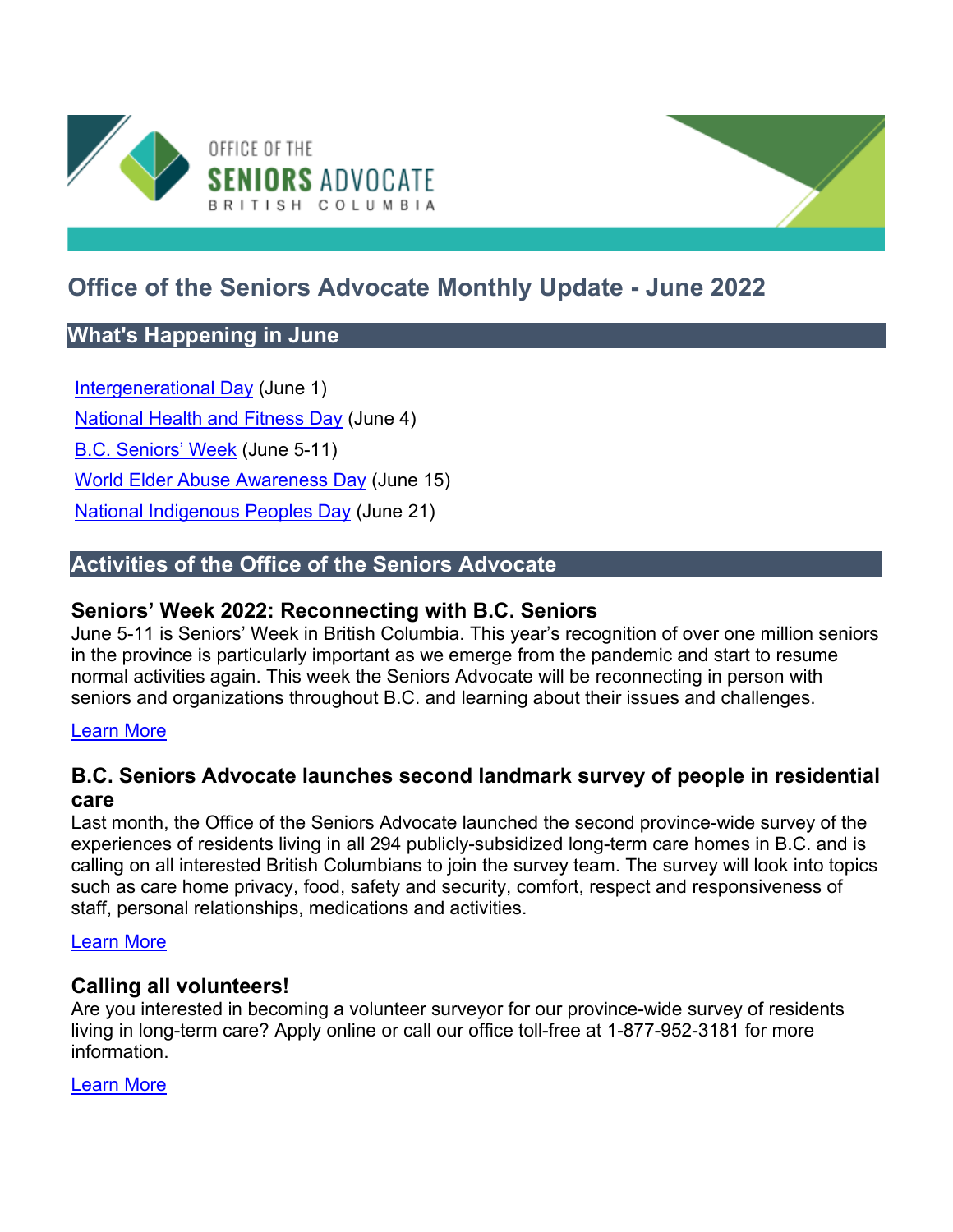# **OSA in the Community**

This month OSA staff and members of the Council of Advisors will be present at several seniors fairs and expos in the province. The team will be handing out BC Seniors' Guides and information about the Office of the Seniors Advocate. Drop by to say hello and learn more about our office!

### [Learn More](https://www.seniorsadvocatebc.ca/osa-events/b-c-seniors-week-2022/)

# **COVID-19**

# **Rapid Antigen Tests**

Free COVID-19 rapid antigen tests are now available to people of all ages at B.C. pharmacies. No ID is required. The Seniors Advocate urges younger people to protect the seniors in their lives by taking a rapid test before seeing them.

### [Learn More](https://www2.gov.bc.ca/gov/content/covid-19/info/testing)

### **COVID-19 Boosters**

A second booster, or fourth dose of the COVID-19 vaccine, is now being offered to seniors 70+ and Indigenous people 55+. Eligible seniors in the community who received their last booster at least 6 months ago have begun receiving invitations via the Get Vaccinated System.

#### [Learn More](https://www2.gov.bc.ca/gov/content/covid-19/vaccine/register)

# **COVID-19 Restrictions**

Most public health restrictions have now been lifted, including wearing masks in public indoor settings, capacity restrictions on personal gatherings, events and more. Proof of vaccination is no longer required to access most businesses, events and services.

### [Learn More](https://www2.gov.bc.ca/gov/content/covid-19/info/restrictions)

### **Long-Term Care update**

Most visiting restrictions have been lifted at long-term care facilities and people who meet the visitation requirements are permitted. Visitors must provide proof of vaccination and a negative rapid antigen test, which may be taken at home up to 48 hours before the visit, or on arrival at the facility. Please review each facility's restrictions before your visit.

### [Learn More](http://www.bccdc.ca/Health-Info-Site/Documents/Visitors_Long-Term_Care_Seniors_Assisted_Living.pdf)

### **Provincial News**

### **Statements from the Provincial Health Officer and Minister of Health**

The Provincial Health Officer and the Minister of Health release regular statements that can be accessed on the [BC Government News](https://news.gov.bc.ca/) website.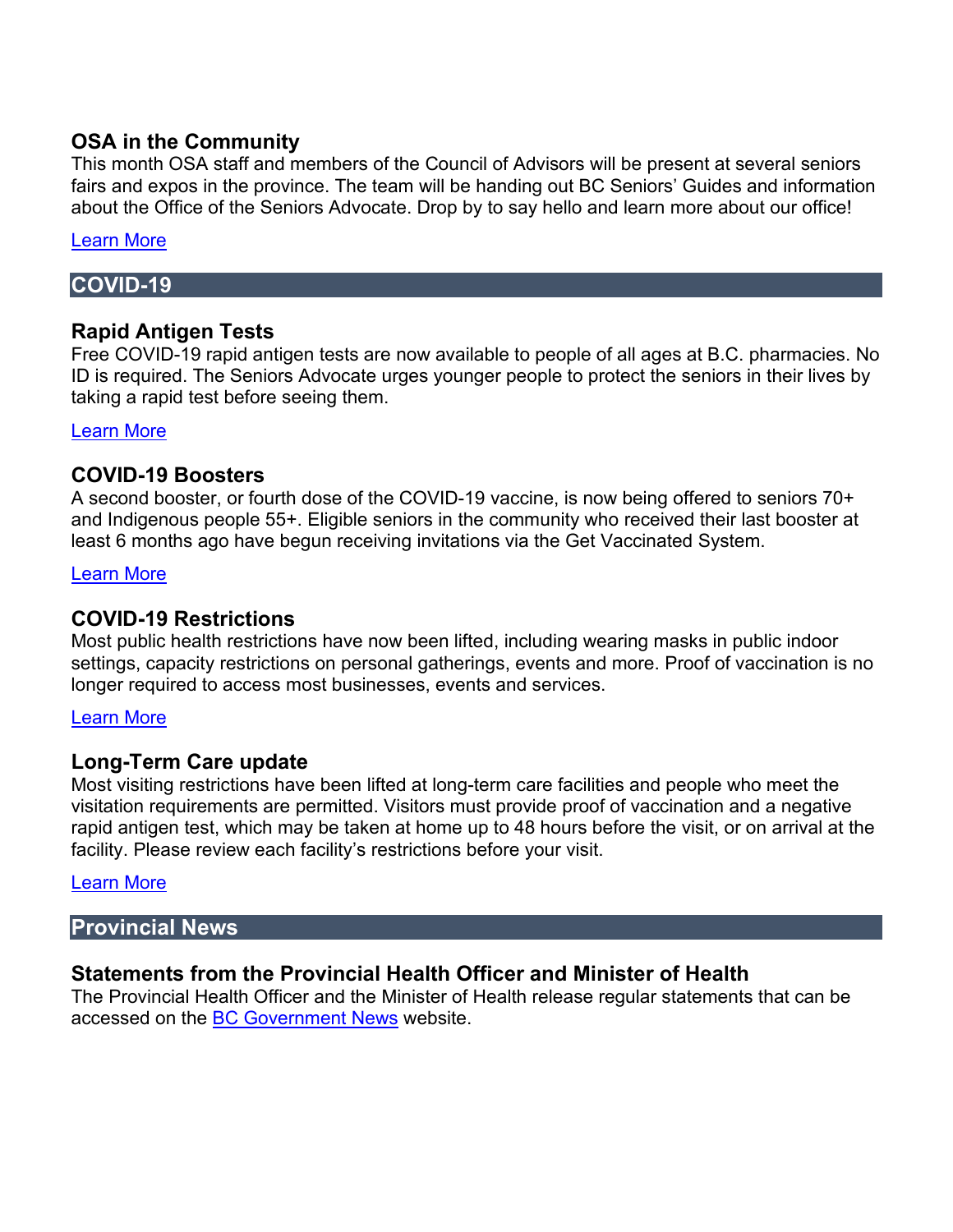# **Recent Announcements from the B.C. Government Impacting Seniors**

- May 2, 2022 BC PharmaCare [provides new, expanded coverage](https://news.gov.bc.ca/releases/2022HLTH0130-000670)
- May 3, 2022 [Year 2 of surgical renewal delivers most surgeries ever completed in a year in](https://news.gov.bc.ca/releases/2022HLTH0134-000708)  [B.C](https://news.gov.bc.ca/releases/2022HLTH0134-000708)
- May 4, 2022 [New affordable homes for seniors in Telkwa](https://news.gov.bc.ca/stories/new-affordable-homes-for-seniors-in-telkwa)
- May 9, 2022 [Minister's statement on National Nursing Week](https://news.gov.bc.ca/releases/2022HLTH0135-000729)
- May 11, 2022 [Province will finance affordable seniors housing in Kamloops](https://news.gov.bc.ca/releases/2022AG0074-000742)
- May 16, 2022 [B.C. seniors will benefit from age-friendly grants](https://news.gov.bc.ca/releases/2022HLTH0140-000755)
- May 17, 2022 [Premier's statement on family doctors in B.C.](https://news.gov.bc.ca/releases/2022PREM0032-000775)
- May 25, 2022 [Nearly 100 new homes coming for seniors in Saanich](https://news.bchousing.org/nearly-100-new-homes-coming-for-seniors-in-saanich/)
- June 6, 2022 [Government launches preparedness plan for heat events, heat alert](https://news.gov.bc.ca/releases/2022PSSG0035-000904)
- June 6, 2022 [Parliamentary secretary's statement on B.C. Seniors' Week](https://news.gov.bc.ca/releases/2022HLTH0149-000887)
- June 7, 2022 [Enhanced alert system, risk mitigation needed for resilience in future heat](https://news.gov.bc.ca/releases/2022PSSG0042-000903)  [events](https://news.gov.bc.ca/releases/2022PSSG0042-000903)

# **National News**

# **Statements from the Chief Public Health Officer of Canada**

The Chief Public Health Officer of Canada releases regular statements that can be accessed on the [Government of Canada News w](https://www.canada.ca/en/news.html)ebsite.

# **Recent Announcements from the Federal Government Impacting Seniors**

- May 2, 2022 [Statement by the Prime Minister on Mental Health Week](https://pm.gc.ca/en/news/statements/2022/05/02/statement-prime-minister-mental-health-week)
- May 9, 2022 [Statement by the Prime Minister on National Nursing Week](https://pm.gc.ca/en/news/statements/2022/05/09/statement-prime-minister-national-nursing-week)
- May 16, 2022 [Government of Canada funds more than 3,000 projects across Canada to](https://www.canada.ca/en/employment-social-development/news/2022/05/government-of-canada-funds-more-than-3000projects-across-canada-to-support-seniors-in-their-communities.html)  [support seniors in their communities](https://www.canada.ca/en/employment-social-development/news/2022/05/government-of-canada-funds-more-than-3000projects-across-canada-to-support-seniors-in-their-communities.html)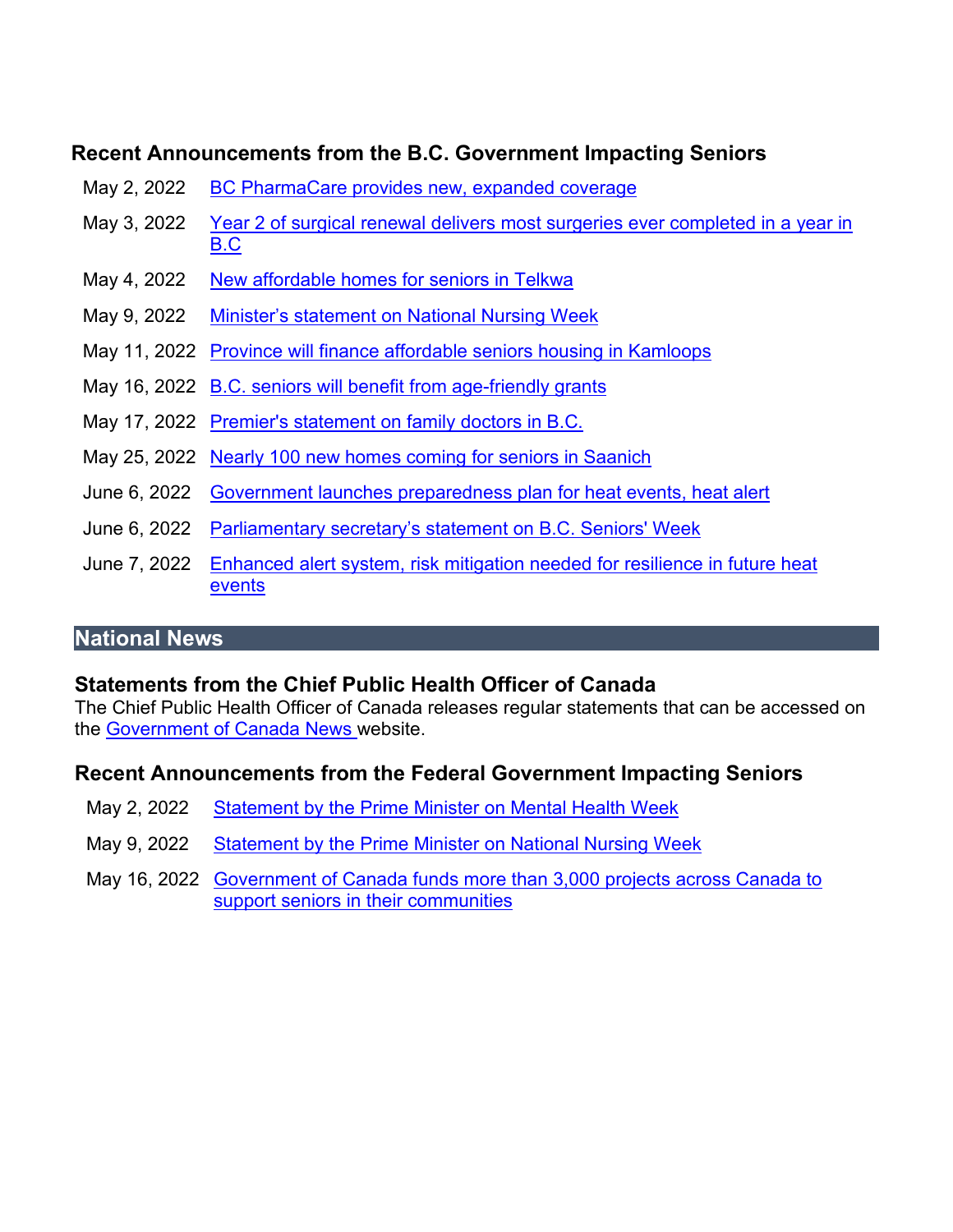# **Current Issues and Resources**

# **World Elder Abuse Awareness Day (WEAAD) Virtual Event**

Join the WEAAD 2022 event "Rights Don't Get Old: Let's Spark Social Change" for a national conversation around preventing elder abuse. Experts from across Canada will share their roles and experience sparking social change to advocate for seniors' rights and combat ageism in all facets of society. June 15, 2022 at 1 p.m. EDT (or 10 a.m. PDT).

### [Learn More](https://www.weaad.ca/)

# **On Aging: Canadian Conversations**

Healthy Aging CORE and HelpAge Canada are running a series of conversations with thought leaders in Canada on a variety of subjects related to healthy aging. This month's topics include: June 9th, 2022 at 9 a.m. PDT: Elder Abuse from an Ethnocultural Perspective June 23rd, 2022 at 9 a.m. PDT: Ageing from an Indigenous Perspective

### [Learn More](https://uwbc-ca.zoom.us/webinar/register/WN_5lPyAZN-TwKCzDYl7n-nMQ)

# **Seeking Your Opinion: Alzheimer's Disease International**

If you are living with dementia, a carer, clinician, formal (paid) health or long-term care practitioner, Alzheimer's Disease International would like to hear about your experience of postdiagnosis. The information captured in this survey will be used in the World Alzheimer Report 2022.

### [Learn More](https://www.alzint.org/news-events/news/we-need-to-hear-about-your-experience-of-post-diagnosis/)

### **Property Tax Deferment Program**

Did you know that you may be eligible to defer your property taxes? Property tax deferment is a low interest loan program that helps qualified B.C. homeowners pay the annual property taxes on their principal residence. People 55+, surviving spouses of any age, and persons with disabilities may be eligible for the program. Applications open in early May.

### [Learn More](https://www.seniorsadvocatebc.ca/app/uploads/sites/4/2022/05/NR-Property-Tax-Deferral-Program-Awareness-May-6-Final.pdf)

### **Recent Research**

# **Identifying Trends and Police Responses to Elder Abuse and Neglect in British Columbia**

(Centre for Public Safety and Criminal Justice Research)

Adults aged 65 years and older represent an increasing proportion of the Canadian population. Similarly, rates of violent crimes involving elder victims have reportedly been increasing in Canada (Conroy, 2021). The report explored the trends in police files involving elder victims of violent crimes through analyses of police data and survey data collected from frontline general duty members deployed in 'E' Division RCMP detachments.